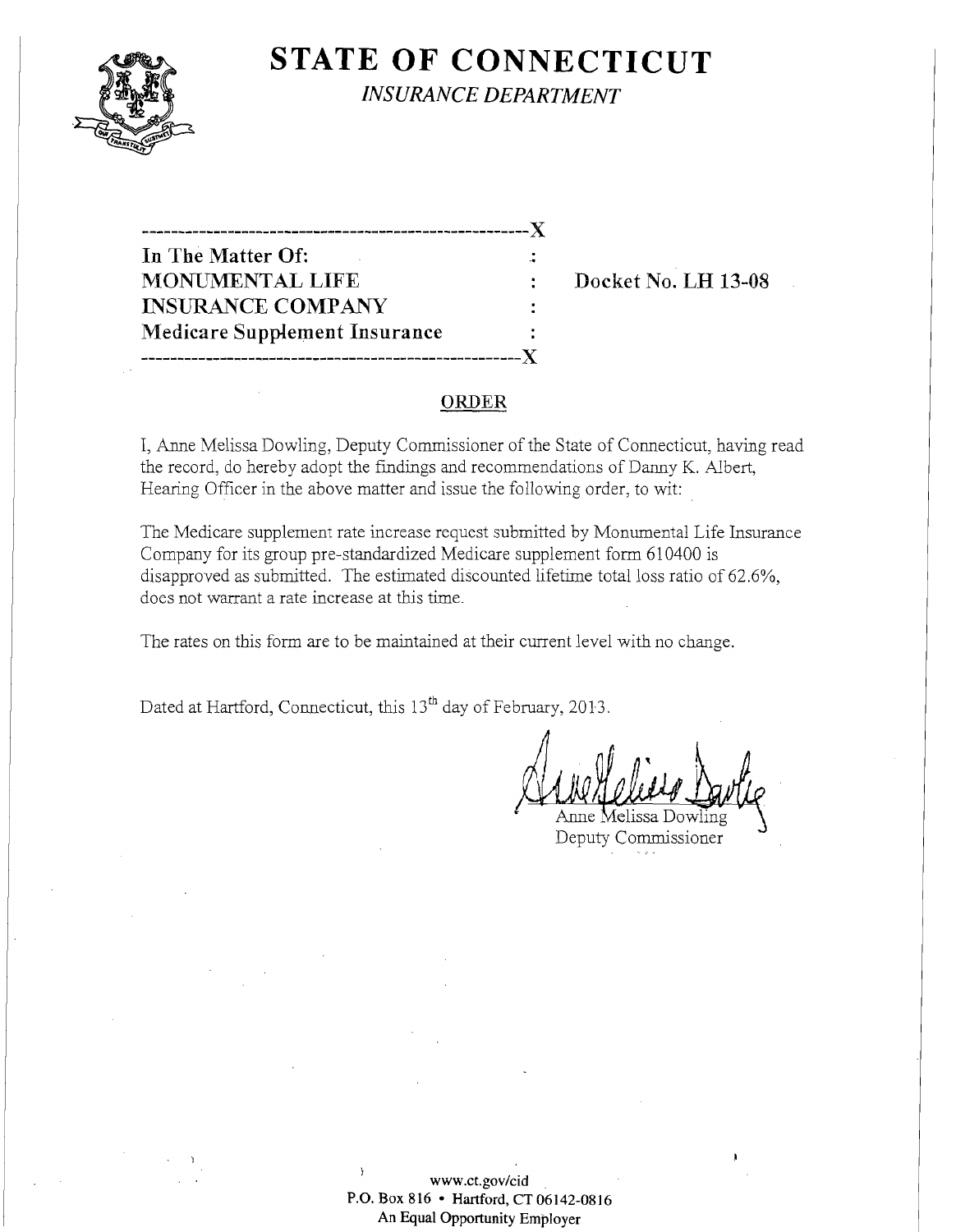

# **STATE OF CONNECTICUT** *INSURANCE DEPARTMENT*

| -----------                          |         |
|--------------------------------------|---------|
| In The Matter Of:                    |         |
| <b>MONUMENTAL LIFE</b>               |         |
| <b>INSURANCE COMPANY</b>             | $\cdot$ |
| <b>Medicare Supplement Insurance</b> |         |
|                                      |         |

**Docket No. LH 13-08** 

# **PROPOSED FINAL DECISION**

### 1. **INTRODUCTION**

The Insurance Commissioner of the State of Connecticut is empowered to review rates charged for individual and group Medicare supplement policies sold to any resident of this State who is eligible for Medicare. The source for this regulatory authority is contained in Chapter 700c and Section 38a-495a of the Connecticut General Statutes.

After due notice a hearing was held at the Insurance Department in Hartford on January 30, 2013, to consider whether or not the rate increase requested by Monumental Life Insurance Company on its group pre-standardized Medicare supplement business should be approved.

No members from the general public attended the hearing.

No representatives from Monumental Life Insurance Company attended the hearing.

The hearing was conducted in accordance with the requirements of Section 38a-474, Connecticut General Statutes, the Uniform Administrative Procedures Act, Chapter 54 of the Connecticut General Statutes, and the Insurance Department Rules of Practice, Section 38a-8-1 et seq. of the Regulations of Connecticut State Agencies.

A Medicare supplement (or Medigap) policy is a private health insurance policy sold on an individual or group basis which provides benefits that are additional to the benefits provided by Medicare. For many years Medicare supplement policies have been highly regulated under both state and federal law to protect the interests of persons eligible for Medicare who depend on these policies to provide additional coverage for the costs of health care.

Effective December 1,2005, Connecticut amended its program of standardized Medicare supplement policies in accordance with Section 38a-495a of the Connecticut General Statutes, and Sections 38a-495a-1 through 38a-495a-21 of the Regulations of Connecticut Agencies. This program, which conforms to federal requirements, provides that all insurers offering Medicare supplement policies for sale in the state must offer the basic "core" package of benefits known as Plan A. Insurers may also offer anyone or more of eleven other plans (Plans B through N).

> www.ct.gov/cid P.O. **Box 816 • Hartford, CT 06142-0816 An Equal Opportunity Employer**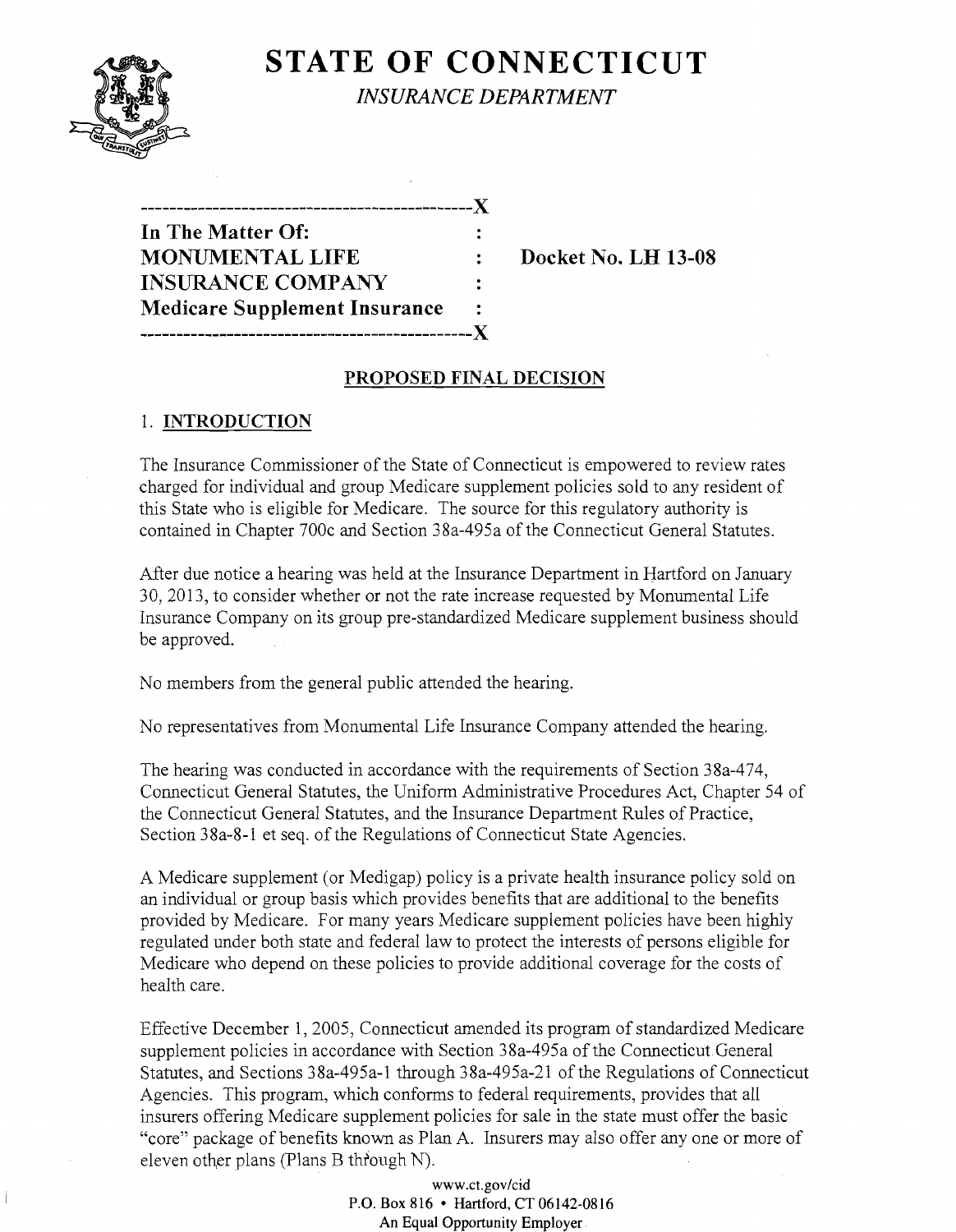Effective January 1,2006, in accordance with Section 38a-495c of the Connecticut General Statutes (as amended by Public Act 05-20) premiums for all Medicare supplement policies in the state must use community rating. Rates for Plans A through N must be computed without regard to age, gender, previous claims history or the medical condition of any person covered by a Medicare supplement policy or certificate.

The statute provides that coverage under Plan A through N may not be denied on the basis of age, gender, previous claims history or the medical condition of any covered person. Insurers may exclude benefits for losses incurred within six months from the effective date of coverage based on a pre-existing condition.

Effective October 1, 1998, carriers that offer Plan B or Plan C must make these plans as well as Plan A, available to all persons eligible for Medicare by reason of disability.

Insurers must also make the necessary arrangements to receive notice of all claims paid by Medicare for their insureds so that supplemental benefits can be computed and paid without requiring insureds to file claim forms for such benefits. This process of direct notice and automatic claims payment is commonly referred to as "piggybacking" or "crossover".

Sections 38a-495 and 38a-522 of the Connecticut General Statutes, and Section 38a-495a-l0 of the Regulations of Connecticut Agencies, state that individual and group Medicare supplement policies must have anticipated loss ratios of 65% and 75%, respectively. Under Sections 38a-495-7 and 38a-495a-l0 of the Regulations of Connecticut Agencies, filings for rate increases must demonstrate that actual and expected losses in relation to premiums meet these standards, and anticipated loss ratios for the entire future period for which the requested premiums are calculated to provide coverage must be expected to equal or exceed the appropriate loss ratio standard.

Section 38a-473 of the Connecticut General Statutes provides that no insurer may incorporate in its rates for Medicare supplement policies factors for expenses that exceed 150% of the average expense ratio for that insurer's entire written premium for all lines of health insurance for the previous calendar year.

# II. **FINDING OF FACT**

After reviewing the exhibits entered into the record of this proceeding, and utilizing the experience, technical competence and specialized knowledge of the Insurance Department, the undersigned makes the following findings of fact:

- 1. Monumental Life Insurance Company, formerly Peoples Benefit Life Insurance Company has requested a 4.0% rate increase on its group pre-standardized Medicare supplement policy form 610400.
- 2. As of 6/30/12 there were **11** policies in-force in Connecticut and 834 nationwide.
- 3. Monumental Life has conformed to subsection (e) of section 38a-495c, C.G.S. regarding the automatic claims processing requirement.
- 4. On a nationwide basis, the loss ratio for 2012 (through June) is 86.3% while the loss ratio from inception-to-date is 63.3%.